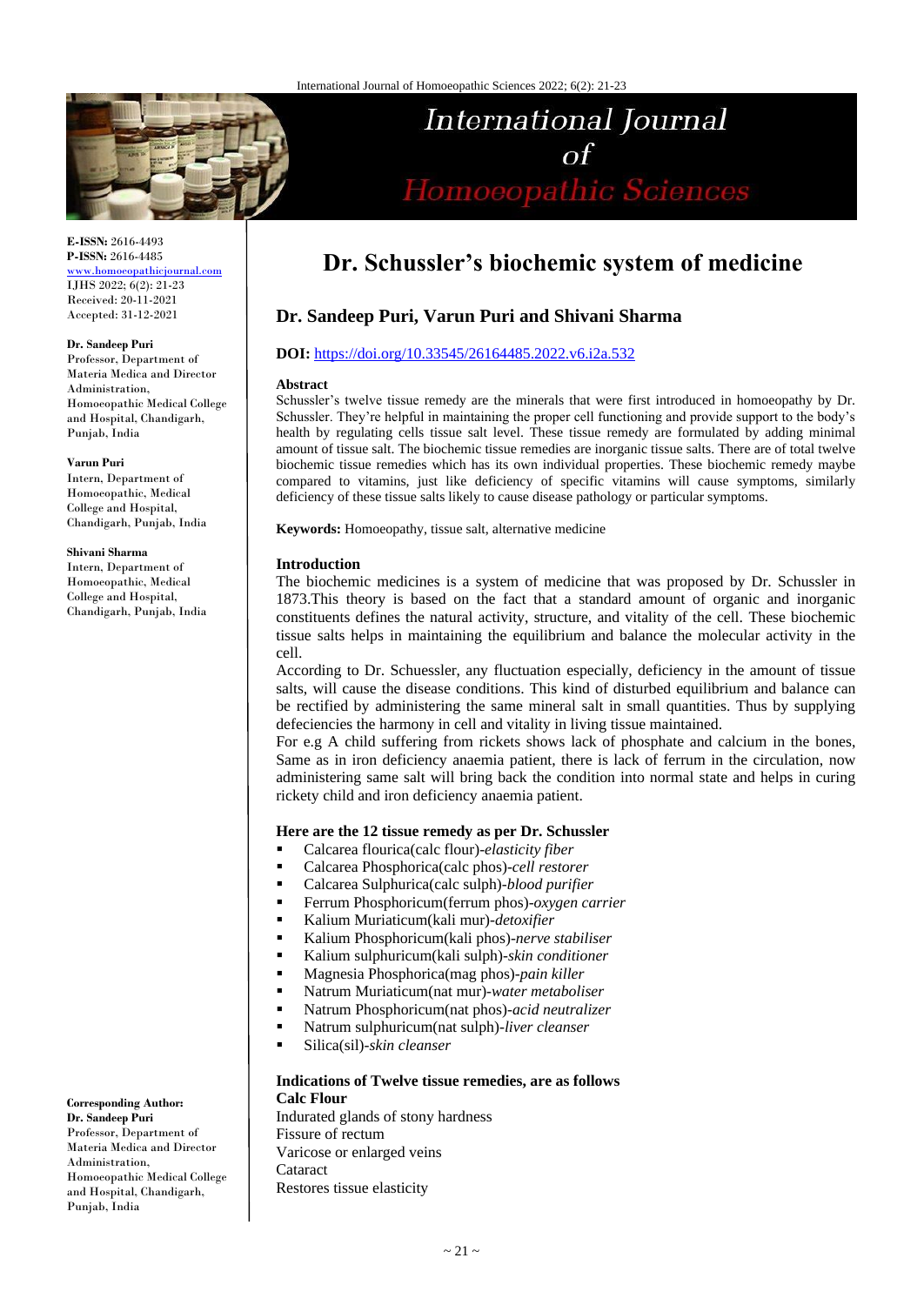#### **Related Rubrics**

[Boenning] Glands; Hard, stony **~**calc-f [Special] [Bio-chemic] Rectum and anus, fissure ~calc-f [Special] [Bio-chemic]Varicose vein ~calc-f [kent]Eye,Cataract ~calc-f

# **Calc Phos**

Retarded dentition Chronic enlargement of tonsils Anaemia and chlorosis Rickets

# **Related Rubrics**

[Kent]Teeth; Dentition, slow ~calc-p  $[Phatak]Rickets \sim calc-p$ 

# **Calc Sulph**

Hasten suppuration Boils and acne Painless abscesses in anus

## **Related Rubrics**

[Special][Bio-chemic] Abscess **~**calc-s [Special][Bio-chemic] Acne ~calc-s [Special][Bio-chemic] Eruption, boils, furuncles ~calc-s

#### **Ferrum Phosphoricum** Fresh wounds by mechanical injuries

Haemorrhage caused by hyperaemia Anaemia & Raynaud's disease

#### **Related Rubrics** [Special] [Bio-chemic] Anaemia **~** ferr-p [Phatak] Raynaud's disease  $\sim$  ferr-p

**Kali Muriaticum** Inflammation- second stage Eustachian tube obstruction Catarrhal ophthalmia

**Related Rubrics** [Boericke] Deafness, hardness of hearing **~**kali-m

## **Kali Phosphoricum**

Brain fag, loss of memory Muscular and nerve prostration Childbed fever Alopecia areata

## **Related rubrics** [Boericke]Mind, Brain fag **~**kali-p

**Kali Sulphuricum** Violent itching of anus Skin diseases Heals mucus membranes

#### **Related Rubrics** [Special][Bio-chemic]Eruption, psoriasis**~**kali**-s**

## **Magnesia Phosphorica**

Great antispasmodic Pain relieved by warmth and pressure Orbital and supraorbital neuralgias

#### Membranous dysmenorrhea

**Related Rubrics** [Special][Bio-chemic] Sciatica **~**mag-p

# **Natrum Muriaticum**

Anaemic condition with emaciation and malnutrition Hammering headache worse morning Sunstroke

#### **Related Rubrics**

[Kent]Face; cracked, lips **~**Nat-m [Special] [Bio-chemic] Anaemia ~Nat-m

## **Natrum Phosphoricum**

Acidity Jaundice Sterility with acidic secretions from vagina

## **Related Rubrics**

[Phatak]Stomach; Sour, Acidity **~**Nat-p

## **Natrum Sulphuricum**

Mental troubles arising from fall or head injury Humid asthma Gall stones

# **Related Rubrics**

[Kent]Generalities; Leukaemia **~** Nat-s [Kent]Rectum; Diarrhoea, jaundice, during ~ Nat-s

# **Silicea**

Hasten suppuration Nails crippled and brittle Abscess Fistula

## **Related Rubrics**

[Kent]Mouth; Suppuration, gums **~** sil [Kent]Extremities; Crippled, toe nails ~sil [Kent]Rectum; Fistula **~**sil

## **How biochemic remedies are prepared?**

These twelve biochemic remedies are prepared homoeopathically through trituration or dilution - one part pure mineral salt is added to nine parts lactose. One part of this, then added to nine parts of lactose and it becomes 2x potency. This is further divided so it becomes 6X and this potency is ready to be absorbed directly into the bloodstream though mouth. Tissue salts are available in tablet form.

## **What is the dosage of biochemic remedies?**

In acute case- dose can be repeated every hour or two In severe acute case having painful affection- dose can be repeated ten to fifteen minutes In chronic cases- one to four dose daily In suitable cases the external use of remedies may be used.

## **How to use biochemic remedies?**

Dissolve in mouth Dissolve in water (drinking) Gels, lotion Bath